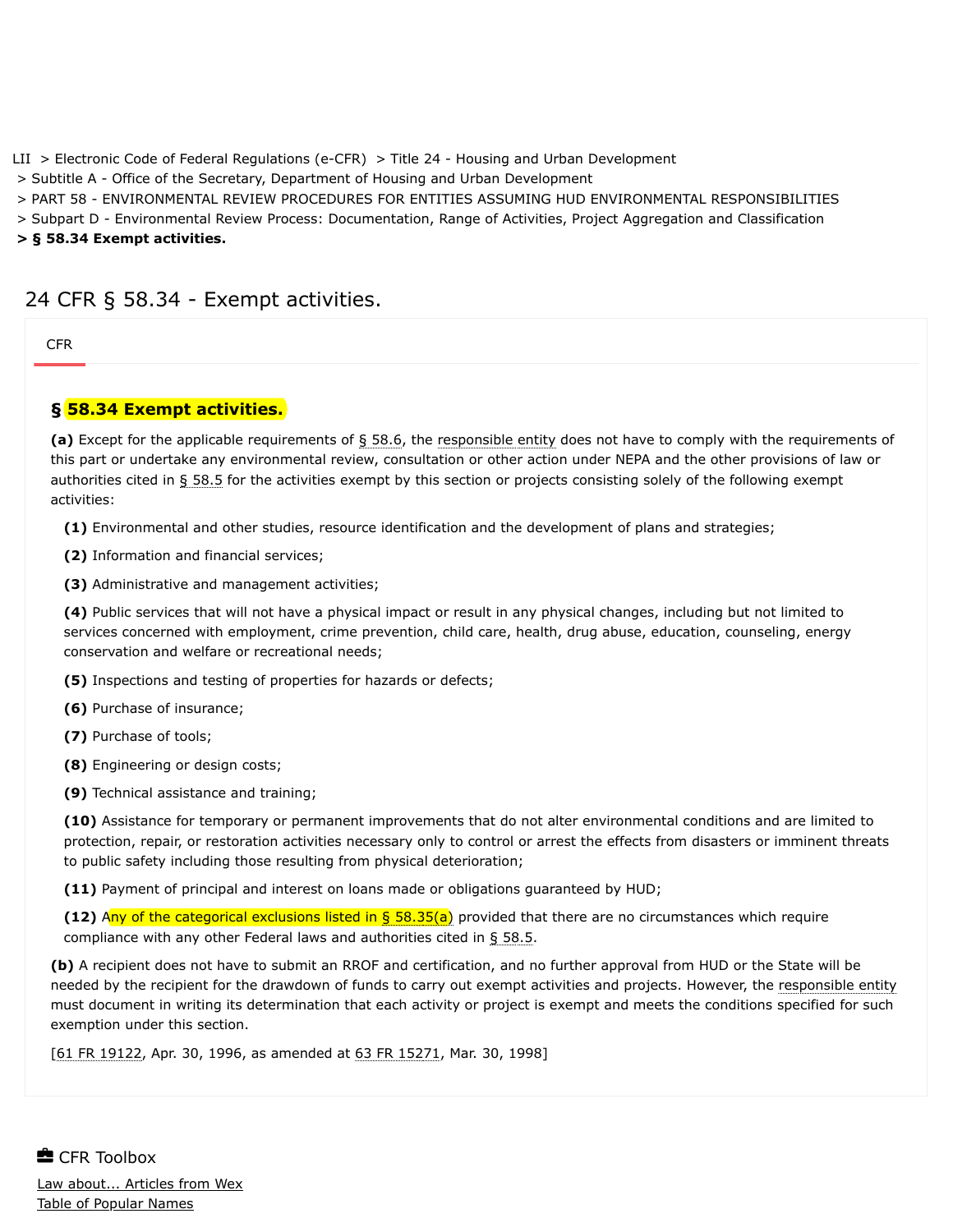[LII](https://www.law.cornell.edu/) > [Electronic Code of Federal Regulations \(e-CFR\)](https://www.law.cornell.edu/cfr/text) > [Title 24 - Housing and Urban Development](https://www.law.cornell.edu/cfr/text/24)

> [Subtitle A - Office of the Secretary, Department of Housing and Urban Development](https://www.law.cornell.edu/cfr/text/24/subtitle-A)

> [PART 58 - ENVIRONMENTAL REVIEW PROCEDURES FOR ENTITIES ASSUMING HUD ENVIRONMENTAL RESPONSIBILITIES](https://www.law.cornell.edu/cfr/text/24/part-58)

> [Subpart D - Environmental Review Process: Documentation, Range of Activities, Project Aggregation and Classification](https://www.law.cornell.edu/cfr/text/24/part-58/subpart-D)

**> § 58.35 Categorical exclusions.**

# 24 CFR § 58.35 - Categorical exclusions.

| <b>CFR</b>                                                                                                                                                                                                                                                                                                                                                                                                                                                                                                                                                                                                                                                                                                                          |  |
|-------------------------------------------------------------------------------------------------------------------------------------------------------------------------------------------------------------------------------------------------------------------------------------------------------------------------------------------------------------------------------------------------------------------------------------------------------------------------------------------------------------------------------------------------------------------------------------------------------------------------------------------------------------------------------------------------------------------------------------|--|
| § 58.35 Categorical exclusions.                                                                                                                                                                                                                                                                                                                                                                                                                                                                                                                                                                                                                                                                                                     |  |
| Categorical exclusion refers to a category of activities for which no environmental impact statement or environmental<br>assessment and finding of no significant impact under NEPA is required, except in extraordinary circumstances (see § 58.2(a)<br>(3)) in which a normally excluded activity may have a significant impact. Compliance with the other applicable Federal<br>environmental laws and authorities listed in § 58.5 is required for any categorical exclusion listed in paragraph (a) of this<br>section.<br>see list below<br>(a) Categorical exclusions subject to § 58.5. The following activities are categorically excluded under NEPA, but may be<br>subject to review under authorities listed in § 58.5: |  |
| (1) Acquisition, repair, improvement, reconstruction, or rehabilitation of public facilities and improvements (other than)<br>buildings) when the facilities and improvements are in place and will be retained in the same use without change in size or<br>capacity of more than 20 percent (e.g., replacement of water or sewer lines, reconstruction of curbs and sidewalks, repaving<br>of streets).                                                                                                                                                                                                                                                                                                                           |  |
| (2) Special projects directed to the removal of material and architectural barriers that restrict the mobility of and<br>accessibility to elderly and handicapped persons.                                                                                                                                                                                                                                                                                                                                                                                                                                                                                                                                                          |  |
| (3) Rehabilitation of buildings and improvements when the following conditions are met:                                                                                                                                                                                                                                                                                                                                                                                                                                                                                                                                                                                                                                             |  |
| (i) In the case of a building for residential use (with one to four units), the density is not increased beyond four units, and<br>the land use is not changed;                                                                                                                                                                                                                                                                                                                                                                                                                                                                                                                                                                     |  |
| (ii) In the case of multifamily residential buildings:                                                                                                                                                                                                                                                                                                                                                                                                                                                                                                                                                                                                                                                                              |  |
| (A) Unit density is not changed more than 20 percent;                                                                                                                                                                                                                                                                                                                                                                                                                                                                                                                                                                                                                                                                               |  |
| (B) The project does not involve changes in land use from residential to non-residential; and                                                                                                                                                                                                                                                                                                                                                                                                                                                                                                                                                                                                                                       |  |
| (C) The estimated cost of rehabilitation is less than 75 percent of the total estimated cost of replacement after<br>rehabilitation.                                                                                                                                                                                                                                                                                                                                                                                                                                                                                                                                                                                                |  |
| (iii) In the case of non-residential structures, including commercial, industrial, and public buildings:                                                                                                                                                                                                                                                                                                                                                                                                                                                                                                                                                                                                                            |  |
| (A) The facilities and improvements are in place and will not be changed in size or capacity by more than 20 percent;<br>and                                                                                                                                                                                                                                                                                                                                                                                                                                                                                                                                                                                                        |  |
| (B) The activity does not involve a change in land use, such as from non-residential to residential, commercial to<br>industrial, or from one industrial use to another.                                                                                                                                                                                                                                                                                                                                                                                                                                                                                                                                                            |  |
| (4)                                                                                                                                                                                                                                                                                                                                                                                                                                                                                                                                                                                                                                                                                                                                 |  |
| (i) An individual action on up to four dwelling units where there is a maximum of four units on any one site. The units can<br>be four one-unit buildings or one four-unit building or any combination in between; or                                                                                                                                                                                                                                                                                                                                                                                                                                                                                                               |  |
| (ii) An individual action on a project of five or more housing units developed on scattered sites when the sites are more<br>than 2,000 feet apart and there are not more than four housing units on any one site.                                                                                                                                                                                                                                                                                                                                                                                                                                                                                                                  |  |

**(iii)** Paragraphs (a)(4)(i) and (ii) of this section do not apply to rehabilitation of a [building](https://www.law.cornell.edu/definitions/index.php?width=840&height=800&iframe=true&def_id=cbbd9ad6b8590e2a1ea7739bda005e17&term_occur=999&term_src=Title:24:Subtitle:A:Part:58:Subpart:D:58.35) for residential use (with one to four units) (see paragraph  $(a)(3)(i)$  of this section).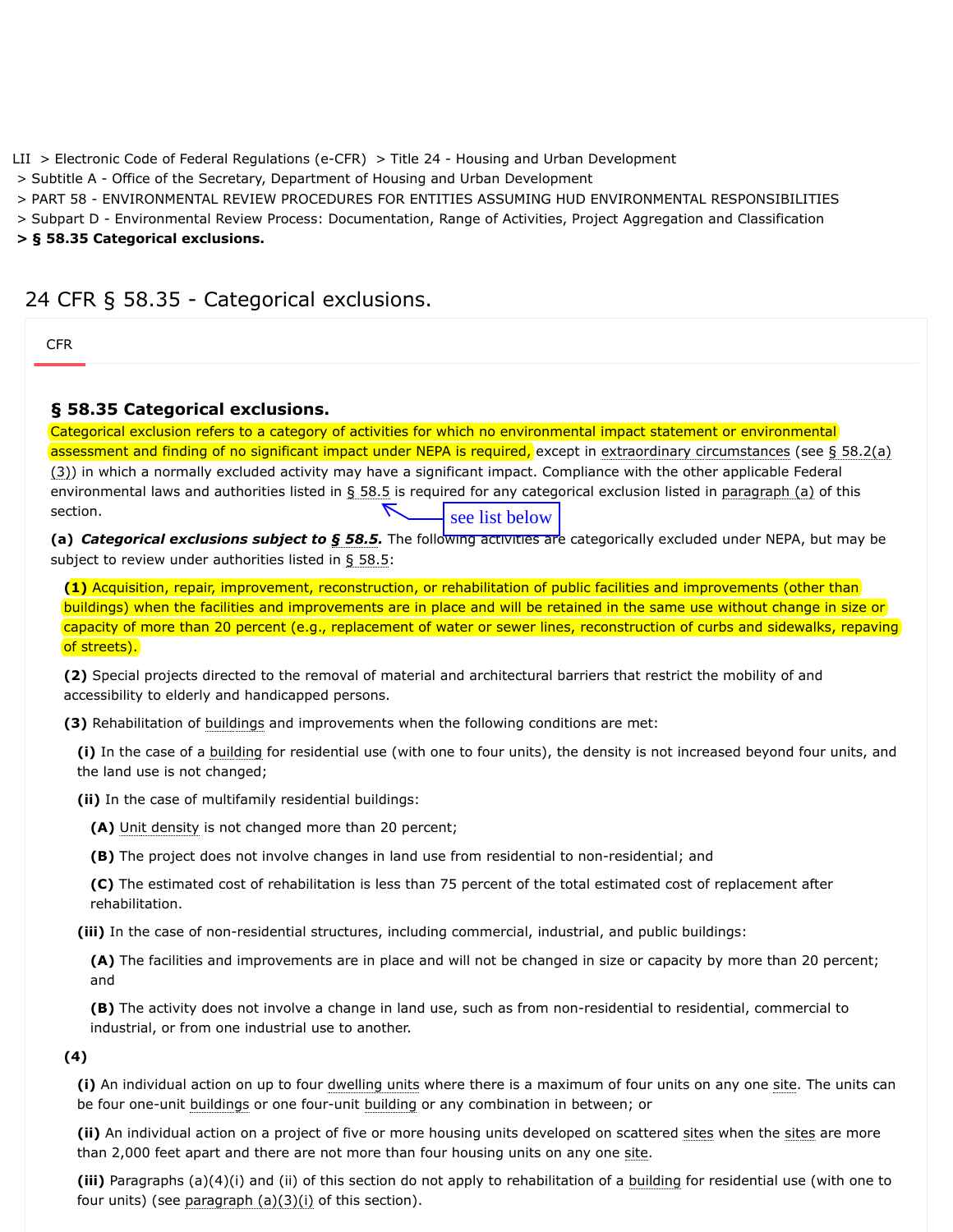**(5)** Acquisition (including leasing) or disposition of, or equity loans on an existing structure, or acquisition (including leasing) of vacant land provided that the structure or land acquired, financed, or disposed of will be retained for the same use.

**(6)** Combinations of the above activities.

**(b)** *Categorical exclusions not subject to [§ 58.5](https://www.law.cornell.edu/cfr/text/24/58.5).* The Department has determined that the following categorically excluded activities would not alter any conditions that would require a review or compliance determination under the Federal laws and authorities cited in [§ 58.5.](https://www.law.cornell.edu/cfr/text/24/58.5) When the following kinds of activities are undertaken, the [responsible entity](https://www.law.cornell.edu/definitions/index.php?width=840&height=800&iframe=true&def_id=bed963b519a9395bfe6bbbea694c6773&term_occur=999&term_src=Title:24:Subtitle:A:Part:58:Subpart:D:58.35) does not have to publish a NOI/RROF or execute a certification and the recipient does not have to submit a RROF to HUD (or the State) except in the circumstances described in paragraph (c) of this section. Following the award of the assistance, no further approval from HUD or the State will be needed with respect to environmental requirements, except where paragraph (c) of this section applies. The recipient remains responsible for carrying out any applicable requirements under § 58.6.

**(1)** Tenant-based rental assistance;

**(2)** Supportive services including, but not limited to, health care, housing services, permanent housing placement, day care, nutritional services, short-term payments for rent/mortgage/utility costs, and assistance in gaining access to local, State, and Federal government benefits and services;

**(3)** Operating costs including maintenance, security, operation, utilities, furnishings, equipment, supplies, staff training and recruitment and other incidental costs;

**(4)** Economic development activities, including but not limited to, equipment purchase, inventory financing, interest subsidy, operating expenses and similar costs not associated with construction or expansion of existing operations;

**(5)** Activities to assist homebuyers to purchase existing [dwelling units](https://www.law.cornell.edu/definitions/index.php?width=840&height=800&iframe=true&def_id=f9d540fc94fabd034ba35dd95e16e982&term_occur=999&term_src=Title:24:Subtitle:A:Part:58:Subpart:D:58.35) or [dwelling units](https://www.law.cornell.edu/definitions/index.php?width=840&height=800&iframe=true&def_id=f9d540fc94fabd034ba35dd95e16e982&term_occur=999&term_src=Title:24:Subtitle:A:Part:58:Subpart:D:58.35) under construction, including closing costs and down payment assistance, interest buydowns, and similar activities that result in the transfer of title.

**(6)** Affordable housing pre-development costs including legal, consulting, developer and other costs related to obtaining [site](https://www.law.cornell.edu/definitions/index.php?width=840&height=800&iframe=true&def_id=9ca21e7c16d251789f2a2dc5f0b800f1&term_occur=999&term_src=Title:24:Subtitle:A:Part:58:Subpart:D:58.35) options, project financing, administrative costs and fees for loan commitments, zoning approvals, and other related activities which do not have a physical impact.

**(7)** Approval of supplemental assistance (including insurance or guarantee) to a project previously approved under this part, if the approval is made by the same [responsible entity](https://www.law.cornell.edu/definitions/index.php?width=840&height=800&iframe=true&def_id=bed963b519a9395bfe6bbbea694c6773&term_occur=999&term_src=Title:24:Subtitle:A:Part:58:Subpart:D:58.35) that conducted the environmental review on the original project and re-evaluation of the environmental findings is not required under [§ 58.47](https://www.law.cornell.edu/cfr/text/24/58.47).

**(c)** *Circumstances requiring NEPA review.* If a [responsible entity](https://www.law.cornell.edu/definitions/index.php?width=840&height=800&iframe=true&def_id=bed963b519a9395bfe6bbbea694c6773&term_occur=999&term_src=Title:24:Subtitle:A:Part:58:Subpart:D:58.35) determines that an activity or project identified in paragraph (a) or (b) of this section, because of [extraordinary circumstances](https://www.law.cornell.edu/definitions/index.php?width=840&height=800&iframe=true&def_id=3416544f81aa1d5b5678ea5b061fe5b9&term_occur=999&term_src=Title:24:Subtitle:A:Part:58:Subpart:D:58.35) and conditions at or affecting the location of the activity or project, may have a significant environmental effect, it shall comply with all the requirements of this part.

**(d)** The Environmental Review Record (ERR) must contain a well organized written record of the process and determinations made under this section.

[\[61 FR 19122](https://www.law.cornell.edu/rio/citation/61_FR_19122), Apr. 30, 1996, as amended at [63 FR 15272,](https://www.law.cornell.edu/rio/citation/63_FR_15272) Mar. 30, 1998; [68 FR 56129](https://www.law.cornell.edu/rio/citation/68_FR_56129), Sept. 29, 2003; [78 FR 68734](https://www.law.cornell.edu/rio/citation/78_FR_68734), Nov. 15, 2013]

**E** CFR Toolbox

[Law about... Articles from Wex](https://www.law.cornell.edu/wex/wex_articles) [Table of Popular Names](https://www.law.cornell.edu/topn) [Parallel Table of Authorities](https://www.law.cornell.edu/ptoa)

**15**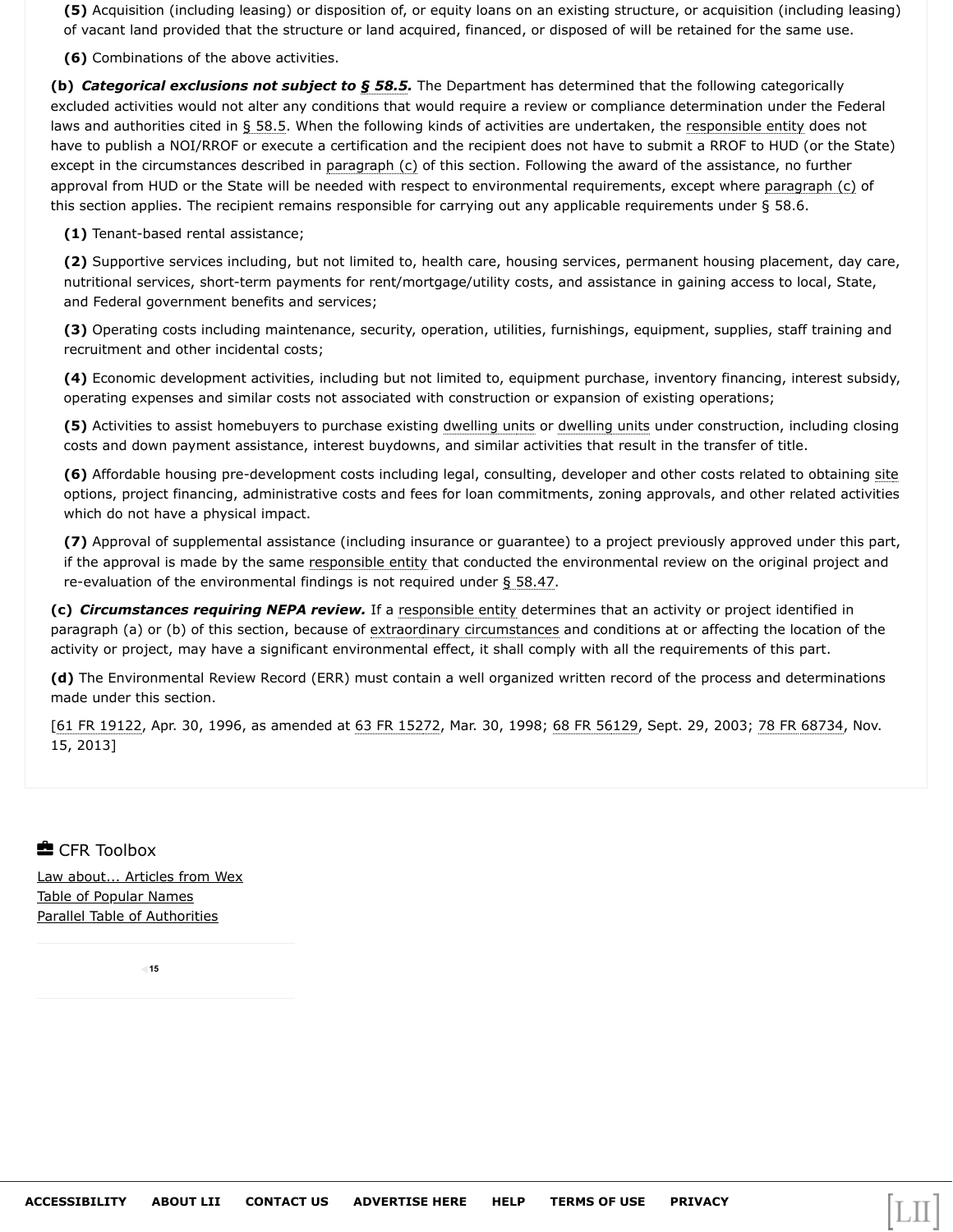[LII](https://www.law.cornell.edu/) > [Electronic Code of Federal Regulations \(e-CFR\)](https://www.law.cornell.edu/cfr/text) > [Title 24 - Housing and Urban Development](https://www.law.cornell.edu/cfr/text/24)

> [Subtitle A - Office of the Secretary, Department of Housing and Urban Development](https://www.law.cornell.edu/cfr/text/24/subtitle-A)

> [PART 58 - ENVIRONMENTAL REVIEW PROCEDURES FOR ENTITIES ASSUMING HUD ENVIRONMENTAL RESPONSIBILITIES](https://www.law.cornell.edu/cfr/text/24/part-58)

> [Subpart A - Purpose, Legal Authority, Federal Laws and Authorities](https://www.law.cornell.edu/cfr/text/24/part-58/subpart-A) **> § 58.5 Related Federal laws and authorities.**

# 24 CFR § 58.5 - Related Federal laws and authorities.

[CFR](#page-0-0) Table of Popular Names

### **§ 58.5 Related Federal laws and authorities.**

In accordance with the provisions of law cited in  $\S$  58.1(b), the [responsible entity](https://www.law.cornell.edu/definitions/index.php?width=840&height=800&iframe=true&def_id=bed963b519a9395bfe6bbbea694c6773&term_occur=999&term_src=Title:24:Subtitle:A:Part:58:Subpart:A:58.5) must assume responsibilities for environmental review, decision-making and action that would apply to HUD under the following specified laws and authorities. The [responsible entity](https://www.law.cornell.edu/definitions/index.php?width=840&height=800&iframe=true&def_id=bed963b519a9395bfe6bbbea694c6773&term_occur=999&term_src=Title:24:Subtitle:A:Part:58:Subpart:A:58.5) must certify that it has complied with the requirements that would apply to HUD under these laws and authorities and must consider the criteria, standards, policies and regulations of these laws and authorities.

#### **(a)** *Historic properties.*

**(1)** The [National Historic Preservation Act](https://www.law.cornell.edu/topn/national_historic_preservation_act) of 1966 ([16 U.S.C. 470](https://www.law.cornell.edu/uscode/text/16/470) *et seq.*), particularly sections 106 and 110 ([16](https://www.law.cornell.edu/uscode/text/16) U.S.C. [470](https://www.law.cornell.edu/uscode/text/16/470) and [470h-2\)](https://www.law.cornell.edu/uscode/text/16/470h-2).

**(2)** [Executive Order 11593,](https://www.govinfo.gov/link/cpd/executiveorder/11593) Protection and Enhancement of the Cultural Environment, May 13, 1971 [\(36 FR 8921](https://www.law.cornell.edu/rio/citation/36_FR_8921)), [3](https://www.law.cornell.edu/cfr/text/3) CFR 1971-1975 Comp., p. 559, particularly section 2(c).

**(3)** Federal historic preservation regulations as follows:

**(i)** [36 CFR part 800](https://www.law.cornell.edu/cfr/text/36/part-800) with respect to HUD programs other than Urban Development Action Grants (UDAG); and

**(ii)** [36 CFR part 801](https://www.law.cornell.edu/cfr/text/36/part-801) with respect to UDAG.

**(4)** [The Reservoir](https://www.law.cornell.edu/uscode/text/16/469) [Salvage Act](https://www.law.cornell.edu/topn/salvage_act) [of 1960 as amended by the Archeological and Historic Preservation A](https://www.law.cornell.edu/uscode/text/16/469)[ct](https://www.law.cornell.edu/definitions/index.php?width=840&height=800&iframe=true&def_id=cb1670f7ba397853d6444dee372d0ab2&term_occur=999&term_src=Title:24:Subtitle:A:Part:58:Subpart:A:58.5) [of 1974 \(16 U.S.C.](https://www.law.cornell.edu/uscode/text/16/469) 469 *et seq.*), particularly section 3 [\(16 U.S.C. 469a-1\)](https://www.law.cornell.edu/uscode/text/16/469a-1).

#### **(b)** *Floodplain management and wetland protection.*

**(1)** [Executive Order 11988,](https://www.govinfo.gov/link/cpd/executiveorder/11988) Floodplain Management, May 24, 1977 [\(42 FR 26951](https://www.law.cornell.edu/rio/citation/42_FR_26951)), [3](https://www.law.cornell.edu/cfr/text/3) CFR, 1977 Comp., p. 117, as interpreted in HUD regulations at [24 CFR part 55](https://www.law.cornell.edu/cfr/text/24/part-55), particularly section 2(a) of the order (For an explanation of the relationship between the decision-making process in [24 CFR part 55](https://www.law.cornell.edu/cfr/text/24/part-55) and this part, see  $\S$  55.10 of this subtitle A.)

**(2)** [Executive Order 11990,](https://www.govinfo.gov/link/cpd/executiveorder/11990) Protection of Wetlands, May 24, 1977 ([42 FR 26961\)](https://www.law.cornell.edu/rio/citation/42_FR_26961), [3](https://www.law.cornell.edu/cfr/text/3) CFR, 1977 Comp., p. 121, as interpreted in HUD regulations at [24 CFR part 55](https://www.law.cornell.edu/cfr/text/24/part-55), particularly sections 2 and 5 of the order.

**(c)** *Coastal Zone Management.* The [Coastal Zone Management Act of 1972](https://www.law.cornell.edu/topn/coastal_zone_management_act_of_1972) ([16 U.S.C. 1451](https://www.law.cornell.edu/uscode/text/16/1451) *et seq.*), as amended, particularly section 307(c) and (d)  $(16 \text{ U.S.C. } 1456(c)$  and  $(d)$ ).

#### **(d)** *Sole source aquifers.*

**(1)** The [Safe Drinking Water Act of 1974](https://www.law.cornell.edu/topn/safe_drinking_water_act_of_1974) ([42](https://www.law.cornell.edu/uscode/text/42) U.S.C. [201,](https://www.law.cornell.edu/uscode/text/42/201) [300\(f\)](https://www.law.cornell.edu/uscode/text/42/300#f) *et seq.,* and [21 U.S.C. 349\)](https://www.law.cornell.edu/uscode/text/21/349) as amended; particularly section 1424(e)[\(42 U.S.C. 300h-3\(e\)](https://www.law.cornell.edu/uscode/text/42/300h-3#e)).

**(2)** Sole Source Aquifers (Environmental Protection Agency - [40 CFR part 149](https://www.law.cornell.edu/cfr/text/40/part-149)).

**(e)** *Endangered species.* The Endangered Species [Act](https://www.law.cornell.edu/definitions/index.php?width=840&height=800&iframe=true&def_id=cb1670f7ba397853d6444dee372d0ab2&term_occur=999&term_src=Title:24:Subtitle:A:Part:58:Subpart:A:58.5) of 1973 [\(16 U.S.C. 1531](https://www.law.cornell.edu/uscode/text/16/1531) *et seq.*) as amended, particularly section 7 [\(16 U.S.C. 1536](https://www.law.cornell.edu/uscode/text/16/1536)).

**(f)** *Wild and scenic rivers.* The [Wild and Scenic Rivers Act](https://www.law.cornell.edu/topn/wild_and_scenic_rivers_act) of 1968 ([16 U.S.C. 1271](https://www.law.cornell.edu/uscode/text/16/1271) *et seq.*) as amended, particularly section 7(b) and (c) ([16 U.S.C. 1278\(b\)](https://www.law.cornell.edu/uscode/text/16/1278#b) and (c)).

#### **(g)** *Air quality.*

**(1)** The [Clean Air Act](https://www.law.cornell.edu/topn/air_pollution_control_act) [\(42 U.S.C. 7401](https://www.law.cornell.edu/uscode/text/42/7401) *et. seq.*) as amended; particularly section 176(c) and (d) ([42 U.S.C. 7506\(c\)](https://www.law.cornell.edu/uscode/text/42/7506#c) and (d)).